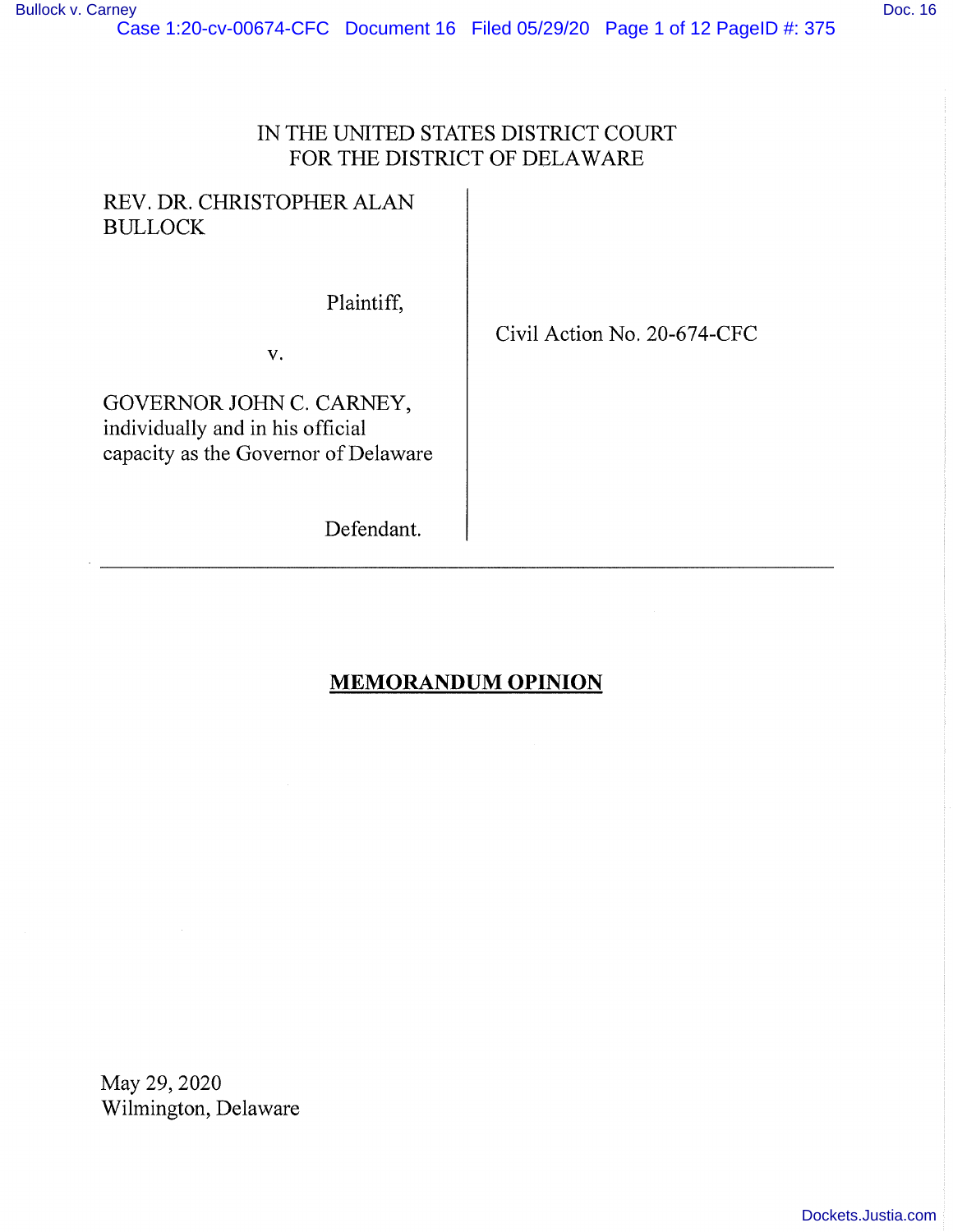Com J. a My

COLMF. CONNOLL UNITED STATES DISTRICT JUDGE

Pending before me is Plaintiff Dr. Christopher Alan Bullock's motion for a temporary restraining order. D.I. 3.

### I. **BACKGROUND**

Dr. Bullock, the Founder and Pastor of the Canaan Baptist Church in Wilmington, Delaware, D.I. 1  $\P$  3, 5, filed this lawsuit on May 19, 2020, D.I. 1. Delaware's Governor, John C. Camey, is the sole defendant named in the Verified Complaint. D.I. 1 at 1. Dr. Bullock alleges in the Verified Complaint that certain emergency orders issued by the Governor in response to the current coronavirus pandemic have deprived and continue to deprive Dr. Bullock of his rights to exercise freely his religion and enjoy equal protection under the laws as guaranteed by the First and Fourteenth Amendments of the Constitution. D.I. 1  $\P$  95–144.

The first of the orders in question, the State of Emergency Declaration, was issued on March 13, 2020. D.I. 15, Ex. 1. The novelty and speed of the coronavirus and the existential threat it poses have created an ever-changing crisis. Each day if not hour, doctors and scientists offer new and sometimes contradictory opinions about the nature of the virus and how best to treat it and slow its spread. Understandably, then, to date the Governor has issued 19 Modifications to his original state of emergency declaration. *See* Office of the Governor, Public Health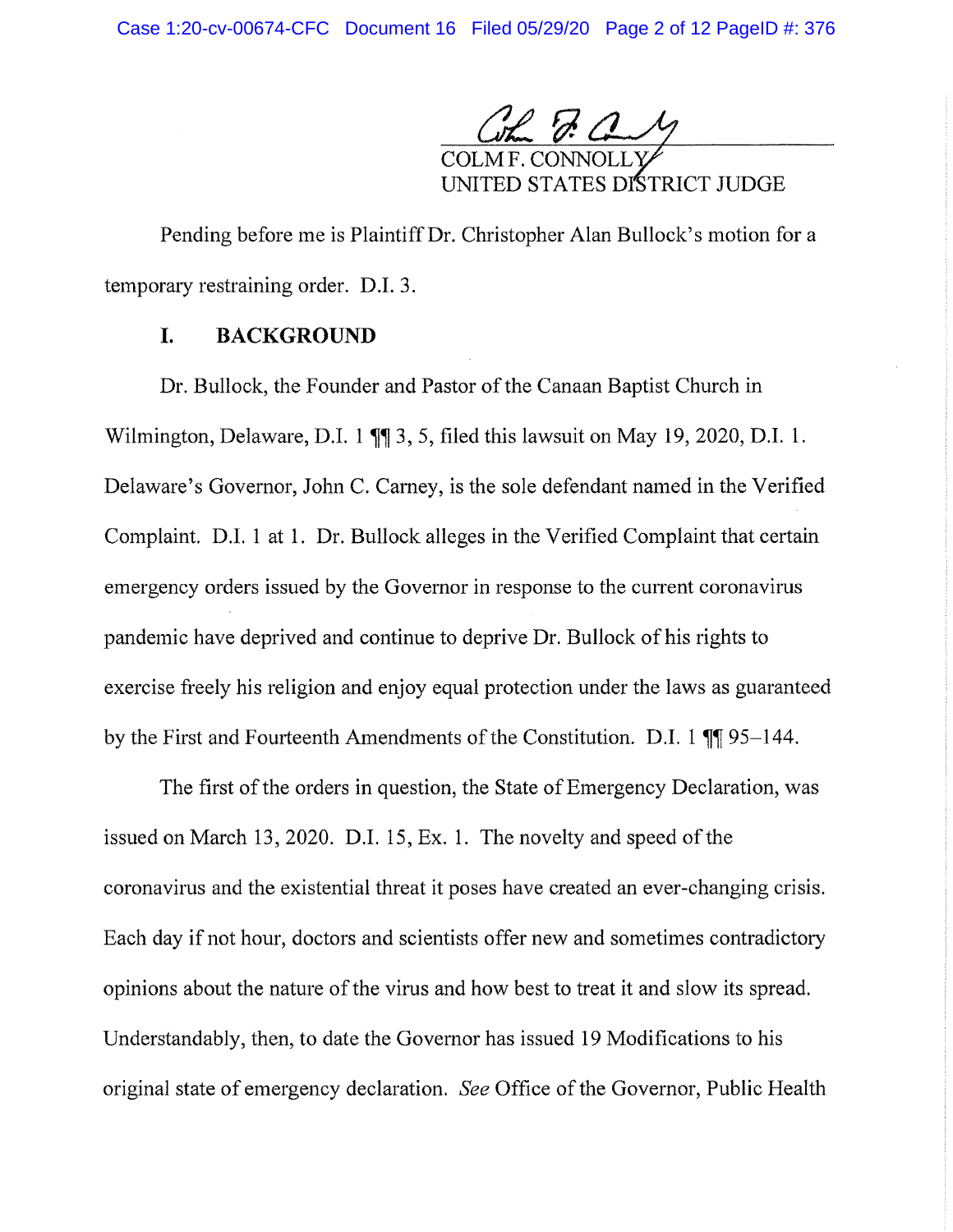State of Emergency Declarations, https://governor.delaware.gov/health-soe/ (last visited May 29, 2020). By its terms, each Modification has the force and effect of law, and failure to comply with a Modification constitutes a criminal offense under Delaware law.

On April 6, 2020, the Governor issued his Tenth Modification. **D.I.** 15, Ex. 5. Paragraph 1.e of the Tenth Modification expressly prohibited "houses of worship and other places of religious expression or fellowship" from holding "under any circumstances" in-person services attended by more than ten people. **D.I.** 15, Ex. 5  $\parallel$  1.e; D.I. 1  $\parallel$  47.

The prohibition of in-person religious services involving more than ten people was in effect on May 13, 2020 when Dr. Bullock and other members of the Committee to Save Christmas sent the Governor what Dr. Bullock calls "The **Demand Letter."** D.I. 1 at 15; D.I. 1 ¶ 64; D.I. 1, Ex. E at 1. The Committee alleged in the Demand Letter that the Governor's State of Emergency and the Modifications, including the Tenth Modification, that had been issued as of May 13th "illegally discriminated against religious worship" in violation of the First and Fourteenth Amendments of the Constitution. D.I. 1, Ex. E at 1.

On May 18, 2020, the Governor issued the Eighteenth Modification, to become effective on May 20, 2020. D.I. 4, Ex. Tab A. This Modification, which remains in effect today, struck paragraph 1.e of the Tenth Modification "in its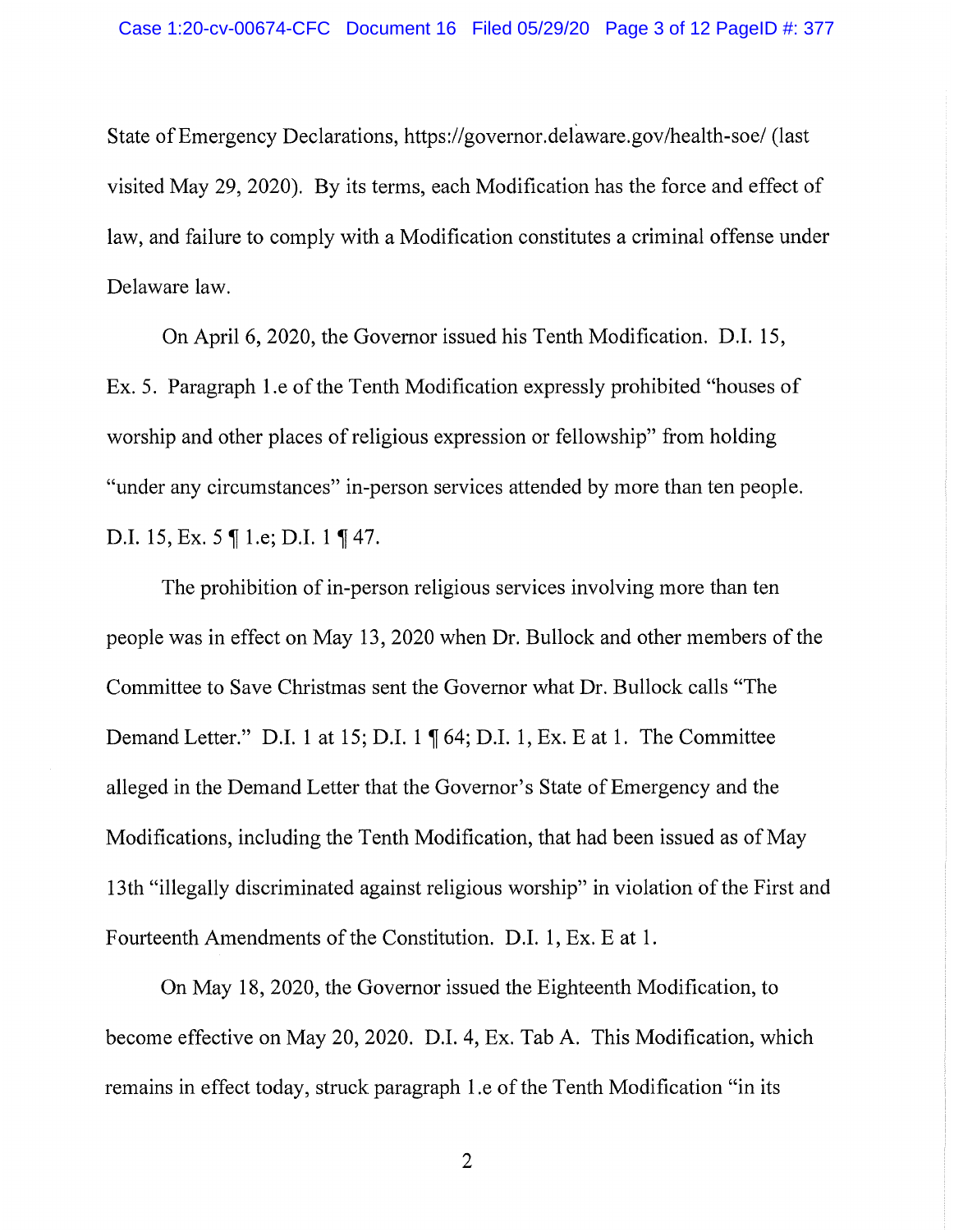entirety" and in its place issued a provision that "permit [s]" houses of worship to hold in-person services "as long as all applicable social distancing and hygiene rules in effect ... are followed" and either (1) attendance at the service is limited to ten or fewer people or (2) attendance at the service is limited to 30% of the stated fire code occupancy of the building in which the service was held *and* the service "satisf[ies] the requirements" of the "Guidelines for Safe Worship" issued by the Delaware Division of Public Health (DPH). *Id.*  $\P$  A.2.

DPH issued its first set of "guidelines" under the heading "Guidance for Communities of Worship" the same day the Governor signed the Eighteenth Modification. D.I. 1, Ex. F. To be clear, both "Guidance" and "Guidelines" are misnomers, as many of the provisions issued by DPH on May 18th were mandatory and therefore, under the terms of the Eighteenth Modification, carried the force of law and could have resulted in criminal penalties if not followed. Tr. 14:2-8. The May 18th Guidance, for example, prohibited religious organizations from holding services on more than one day a week and from allowing any service to exceed 60 minutes in length. D.I. 1, Ex. F at 1. It also barred persons over 65 years old from attending religious services, *id.* at 1, and it made it illegal to hold a microphone during a religious service and to have a choir participate in the service, *id.* at 2. In addition, the May 18th Guidance made it criminal to administer Communion "person-to-person," *id.* at 3, to use religious hymnals and prayer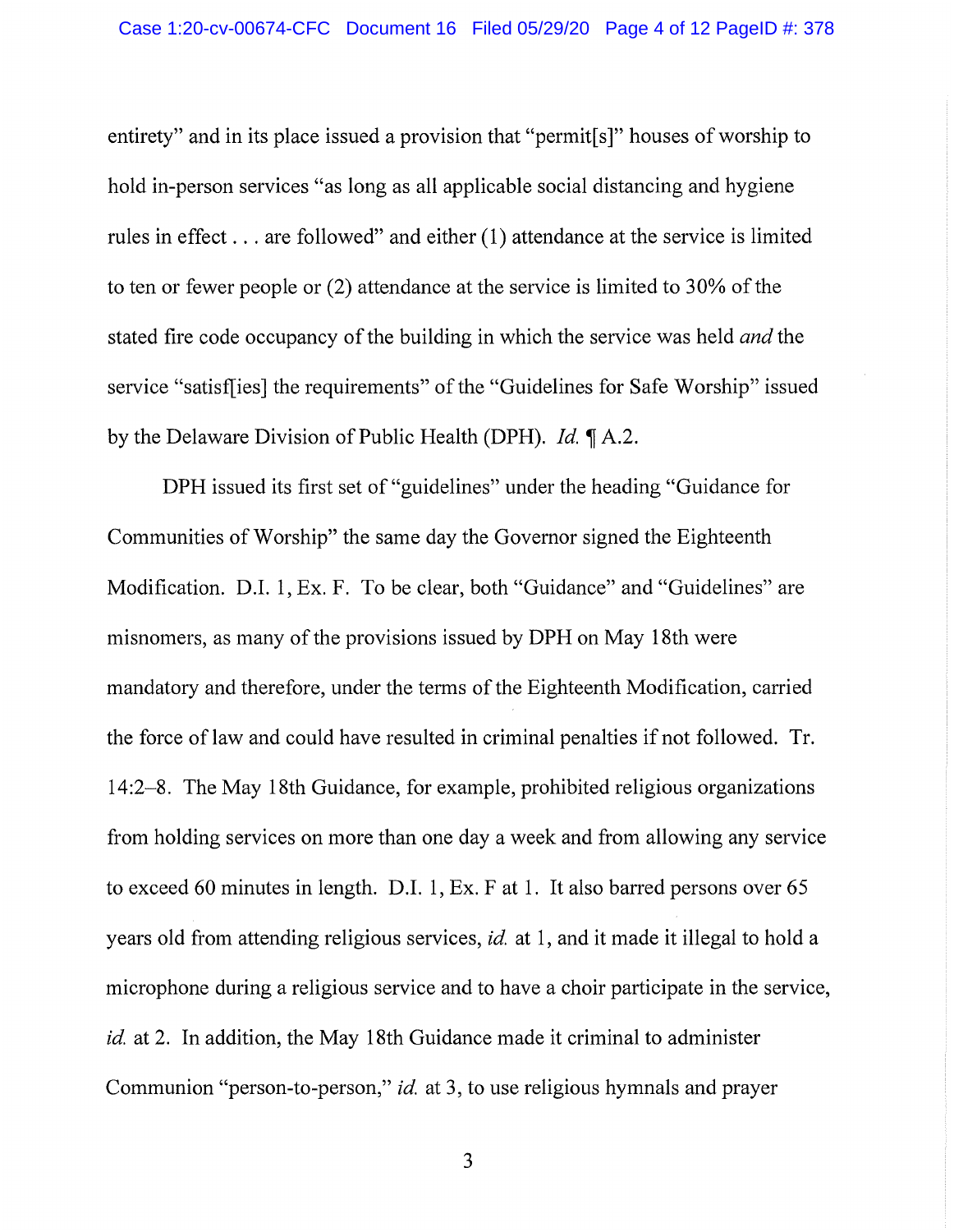books during a religious ceremony, *id.,* and to hold a person during a baptism, *id.*  at 4.

Dr. Bullock filed his Verified Complaint on May 19th. D.I. 1. The Verified Complaint discusses the Governor's State of Emergency Declaration and Modifications and the May 18th Guidance, D.I. 1  $\P$  36, 38, 40, 42, 79–81; and it alleges that the prohibitions and restrictions set forth in the Eighteenth Modification and May 18th Guidance violate the Establishment Clause of the First Amendment and infringe Dr. Bullock's constitutional rights to free exercise of religion, speech, assembly, association, and equal protection under the laws, D.I. 1  $\P\P$ 95-144.

Late in the afternoon on Friday, May 22nd, Dr. Bullock filed the motion for a temporary restraining order now before me. D.I. 3. Dr. Bullock requests by his motion that I issue an order before May 31, 2020 to "enjoin and restrain" the Governor and any state actor from enforcing against "[Dr. Bullock] and those he represents" the State of Emergency Declaration; certain Modifications to that Declaration, including the Eighteenth Modification; and DPH's guidelines, including the May 18th Guidance. D.I. 3, Ex. 1 at 1-2. Dr. Bullock states in his motion that he "seeks to preserve a status quo defined by the Fourth Modification of the State ofEmergency ... , with definition as an 'Essential Business' to operate under the relevant 'Responsibilities of an Essential Business' safety guidelines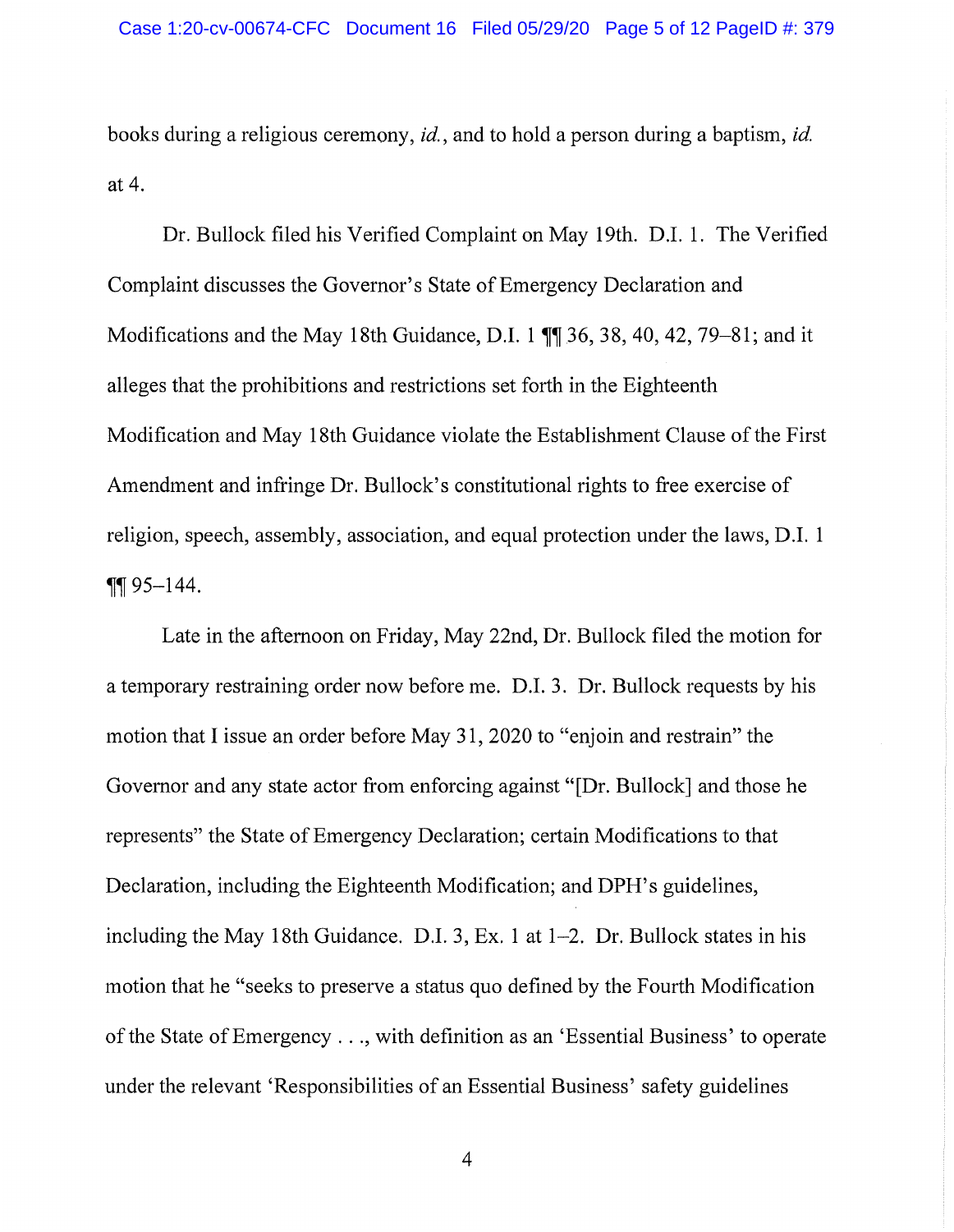found at pages 4-5 of section 5 of that Order, which apply to 237 other 'Essential Business."' **D.I.** 3 at 2. Notwithstanding the fact that counsel filed the motion late in the afternoon of the Friday before the Memorial Day weekend, counsel stated in the motion that "[t]he religious celebration of Pentecost ... occurs on May 31st so there is time for considered reflection by the Court before that date and no need for a hurried Temporary Restraining Order without notice." **D.I.** 3 at 3.

The next day, **DPH** withdrew the May 18th Guidance and issued new Guidance. **D.I.** 7, Ex. C. The May 23rd Guidance does not prohibit persons over 65 from attending religious services, Tr. 15:17  $-25$ , 17:8-12; nor does it bar the use of choirs, microphones, or person-to-person Communion, Tr. 16:17–25, 17:8– 12, 21:9–12. It also does not limit religious services to one day per week and does not mandate that religious services last less than 60 minutes. Tr. 15:2-10. The May 23rd Guidance also allows communities of worship to hold "drive-in" and outdoor services with no limits on the number of attendees as long as certain requirements are met. D.I. 7, Ex.Cat 4-5; **D.I.** 14 at 6.

There are, however, numerous mandatory provisions in the May 23rd Guidance. The revised Guidance, for example, prohibits "communal receptacles for congregants to bless themselves with holy water," **D.I.** 7, Ex.Cat 3, the use of ushers to collect contributions, *id.,* and the holding of persons during their baptism, *id.* at 4. It also requires preachers to wear a "face covering or face shield" when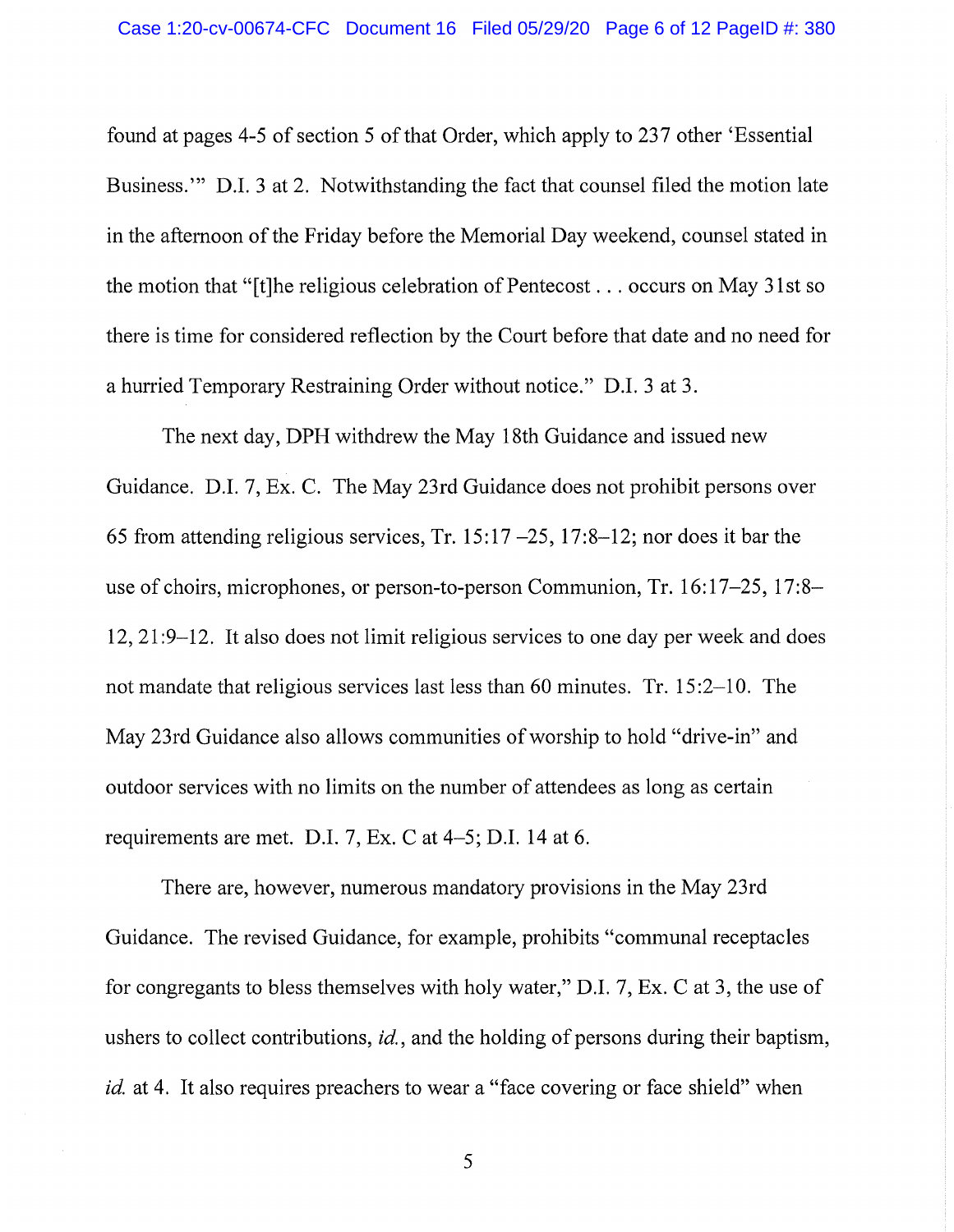they preach unless doing so would imperil their health, in which case they must preach facing away from the congregation.<sup>1</sup> *Id.* at 2; Tr. 38:10–14. And it imposes requirements such as glove wearing and handwashing on individuals who prepare or distribute consecrated or blessed food. D.I. 7, Ex. C at 3.

On the morning of Tuesday, May 26, 2020, I scheduled a telephonic argument on the pending motion and invited the Governor to submit a response to Dr. Bullock's motion and the brief filed in support of the motion. *See* May 26th Oral Order. The Governor filed an answering brief in opposition to the motion, D.I. 14, and I heard argument on May 28th.

#### **II. LEGAL STANDARDS**

Like a preliminary injunction, a temporary restraining order is "an extraordinary and drastic remedy . . . that should not be granted unless the movant, *by a clear showing*, carries the burden of persuasion." *Mazurek v. Armstrong*, 520 U.S. 968, 972 (1997) (quotation marks and citation omitted). The purpose of a temporary restraining order "is to preserve the status quo so that a reasoned resolution of a dispute may be had." *Procter & Gamble Co. v. Bankers Tr. Co*., 78

<sup>&</sup>lt;sup>1</sup> The Guidance itself does not make clear that preachers are required to wear masks while preaching, but counsel for the Governor stated during oral argument that "a preacher must wear a mask or face shield while preaching, and if they cannot, then they should not face directly to the congregation when they are projecting their voice." Tr. 38:10–14.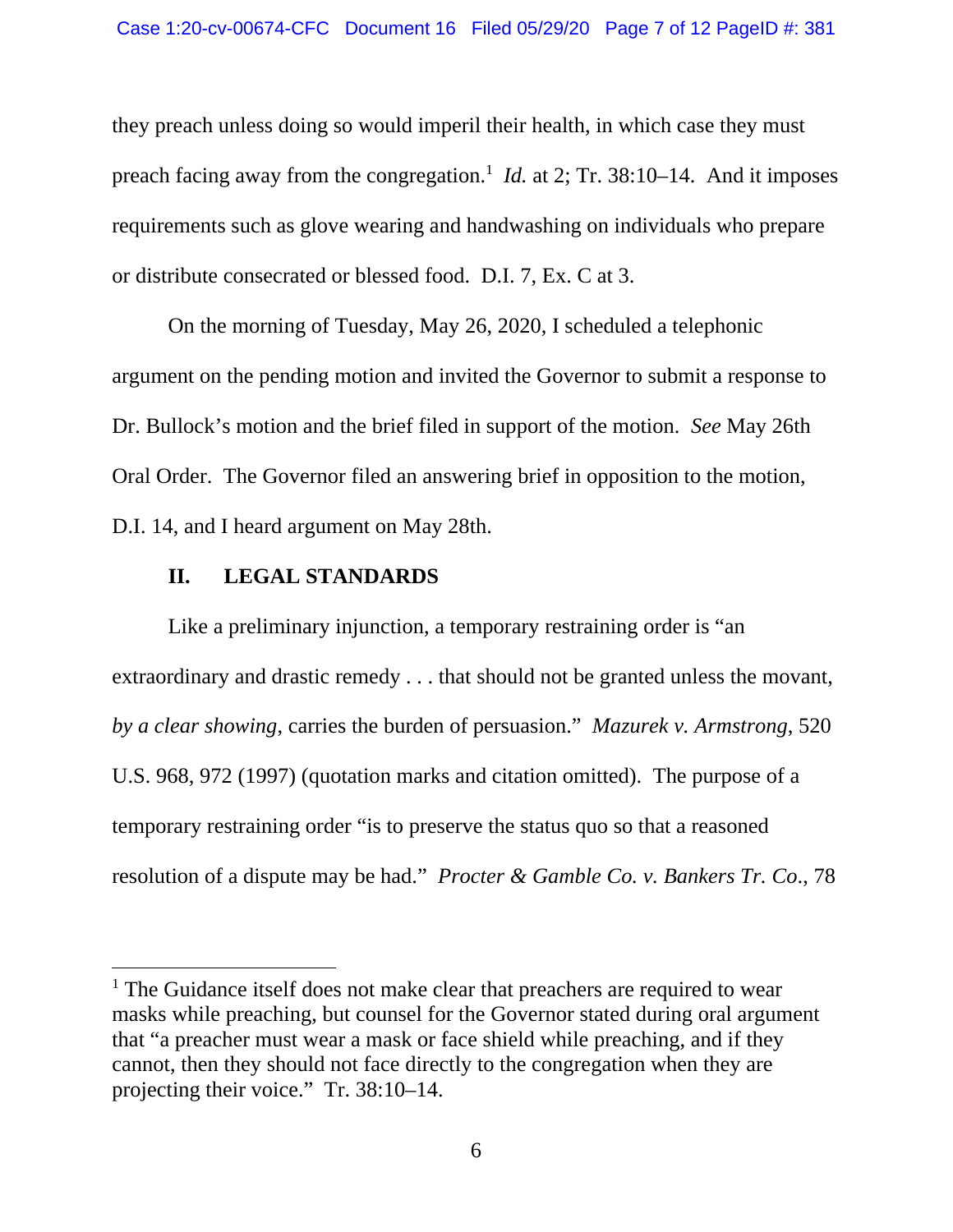F.3d 219, 226 (6th Cir. 1996); *see also Hope* v. *Warden York Cty. Prison,* 956 F.3d 156, 160 (3d Cir. 2020) ("TROs are ordinarily aimed at temporarily preserving the status quo."). The Third Circuit has defined the status quo as "the last, peaceable, noncontested status of the parties." *Arrowpoint Capital Corp.* v. *Arrowpoint Asset Mgmt., LLC, 793 F.3d 313, 318 (3d Cir. 2015) (quotation marks and citation* omitted).

To obtain a temporary restraining order, a movant "must establish that he is likely to succeed on the merits" and will "suffer irreparable harm in the absence of preliminary relief .... " *Winter* v. *Nat. Res. Def Council, Inc.,* 555 U.S. 7, 20 (2008). If a movant can meet its burdens on the first two factors, then the court should consider two more factors: whether "the balance of equities tips in [the movant's] favor" and whether "an injunction is in the public interest." *Id.* At that point, the court should balance all four factors to determine if taken together they "favor ... granting the requested preliminary relief." *Reilly* v. *City of Harrisburg,*  858 F.3d 173, 179 (3d Cir. 2017), *as amended* (June 26, 2017).

#### **III. ANALYSIS**

I will deny Dr. Bullock's motion for a temporary restraining order for two reasons. First, the status quo that would be preserved by entry of a temporary restraining order is more restrictive than the May 23rd Guidance currently in effect. Thus, entry of a temporary restraining order would limit, not expand, Dr.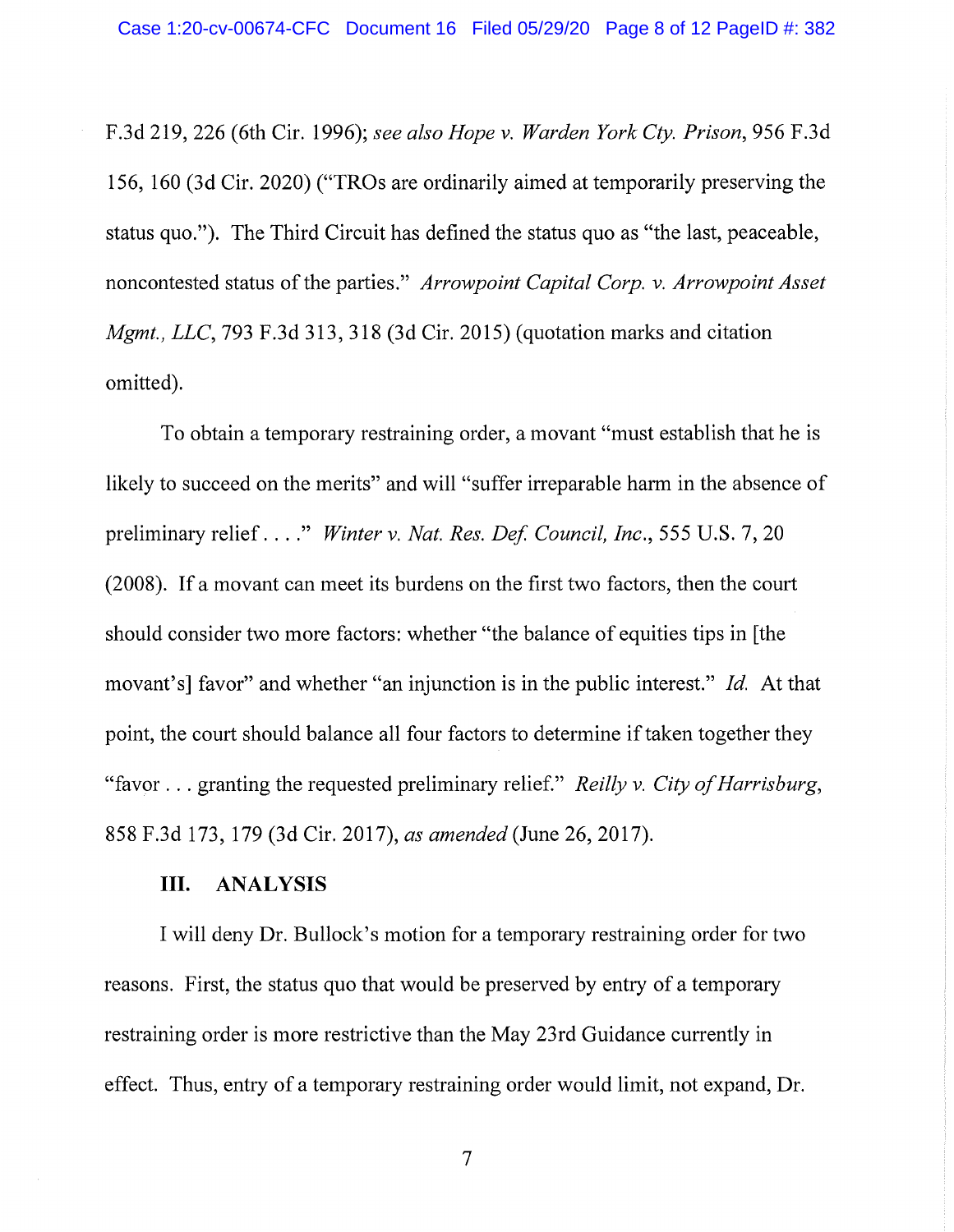Bullock's freedom to exercise his religion. The "last, peaceable, noncontested status of the parties in this case" existed on May 13, 2020—the day the Committee to Save Christmas sent the Governor the Demand Letter. As of May 13th, Dr. Bullock was prohibited by the Tenth Modification from holding "under any circumstance" in-person religious services attended by more than ten people. The May 23rd Guidance similarly allows Dr. Bullock to hold in-person services limited to ten people, but unlike the Tenth Modification, the May 23rd Guidance also allows Dr. Bullock to hold in-person services in his church attended by up to 30% of the church's fire code occupancy limit ifhe complies with the terms of the May 23rd Guidance; and it allows him to preside over drive-in and outdoor religious services attended by an unlimited number of congregants.

Dr. Bullock states in his motion that he "seeks to preserve a status quo defined by the Fourth Modification of the State of Emergency ... , with definition as an 'Essential Business' to operate under the relevant 'Responsibilities of an Essential Business' safety guidelines found at pages 4-5 of section 5 of that Order, which apply to 237 other 'Essential Business.'" D.I. 3 at 2. But that is not the status quo that existed as of May 13th or that has existed since the original State of Emergency Declaration was issued. On the contrary, as Dr. Bullock's counsel stated during oral argument:

> Under the fourth modification where the 237 essential businesses were identified, places of worship were listed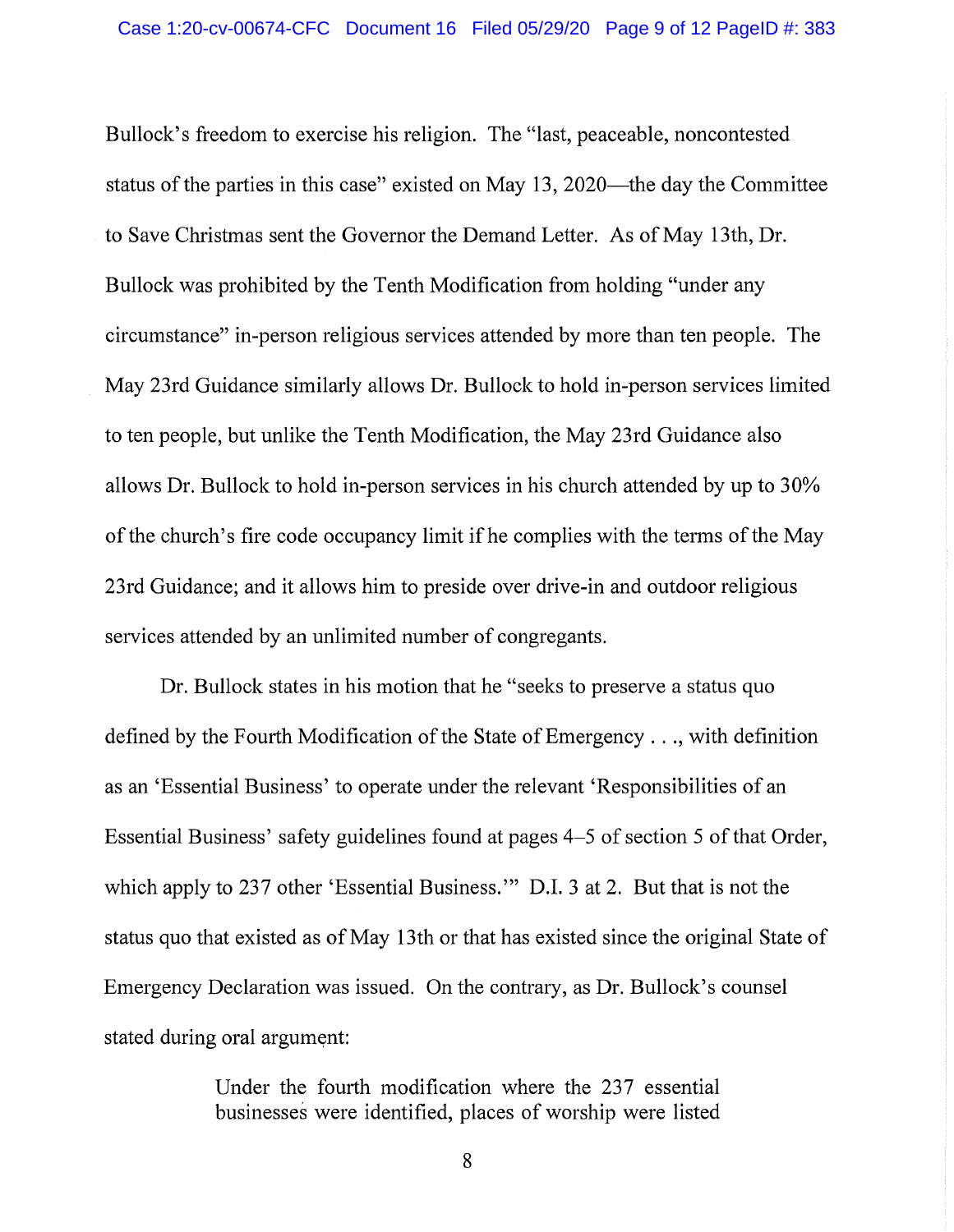as an essential business, *but they were limited to only conducting a service with nine members of the church as well as the pastor.* Okay.

So as is [stated] in our verified complaint, the Governor admits that that virtually eliminated worship in the churches from the time of that April 7th order or whatever, whatever the fourth [Modification] is dated. Okay.

*If the ten-person limit is removed* from that order and all the subsequent orders, *then places of worship would be allowed to operate as all the other 237 entities,*  such as manufacturing plants or other, other entities, and operate under the rules of wear face masks, have hand sanitizer, have clean, cleanliness, monitor if anybody is getting sick, and those things carry forward. They're in the -- they're in the CDC guidelines that were issued on the 23rd of May and they're on our church's website already. Okay.

*So when I try and identify what the status quo is,* I'm saying this *would be the status quo* in the fourth modification *but for the ten-person limit,* which carries forward.

Tr. 6:23-7:20 (emphasis added). Thus, counsel's proposed definition of status quo is not the existing state of affairs but instead the state of affairs he believes Dr. Bullock is entitled to under the Constitution and which he hopes to achieve with this lawsuit—that is, a state of affairs in which religious organizations are treated the same as the other 237 businesses deemed essential by the Governor in the Fourth Modification. That state of affairs, however, did not exist as of May 13th, when Dr. Bullock first objected to the status quo.

Second, Dr. Bullock has made no showing that he will be irreparably harmed if I do not issue his proposed temporary restraining order. During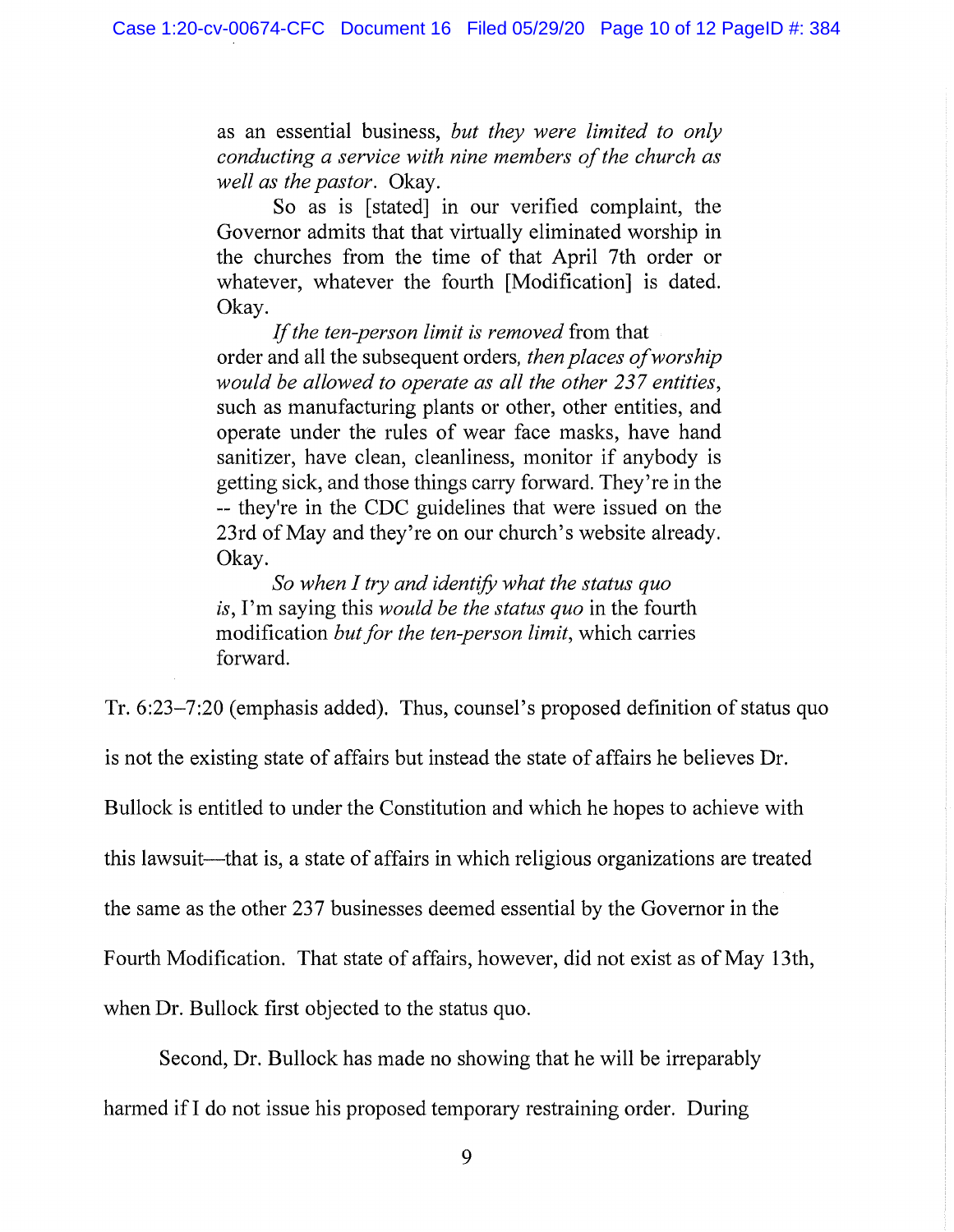yesterday's teleconference, Dr. Bullock's counsel argued that his client would be irreparably harmed as a result of three restrictions imposed by the May 23rd Guidance: (1) the requirement that preachers wear a mask while preaching; (2) the requirement that the pastor (or anyone else) not hold a person during the course of the person's baptism; and (3) certain requirements that relate to the preparation and distribution of communion. Tr. 77:18-78:24. There is, however, no record evidence to support these assertions, and attorney argument cannot establish a showing of irreparable harm. *See Societe Comptoir De L 'Jndustrie Cotonniere, Etablissements Boussac v. Alexander's Dep't Stores, Inc.,* 190 F. Supp. 594,601  $(S.D.N.Y. 1961)$ , aff'd, 299 F.2d 33 (2d Cir. 1962) ("As support for a preliminary injunction the court can consider only facts presented by affidavit or testimony ... . "); *Amato v. Elicker,* No. 3:20-CV-464 (MPS), 2020 WL 2542788, at \*6 n. 6 (D. Conn. May 19, 2020) ("The Court cannot rely on factual representations in the parties' briefs to decide a motion for a preliminary injunction or temporary restraining order."); 1 lA Charles Alan Wright & Arthur R. Miller, *Federal Practice & Procedure § 2949 at 237 (3d ed.)* ("Evidence that goes beyond the unverified allegations of the pleadings and motion papers must be presented to support or oppose a motion for a preliminary injunction.").

The Verified Complaint alleges that Dr. Bullock's church celebrates a communion service "once a month" and holds baptisms "on a quarterly basis."